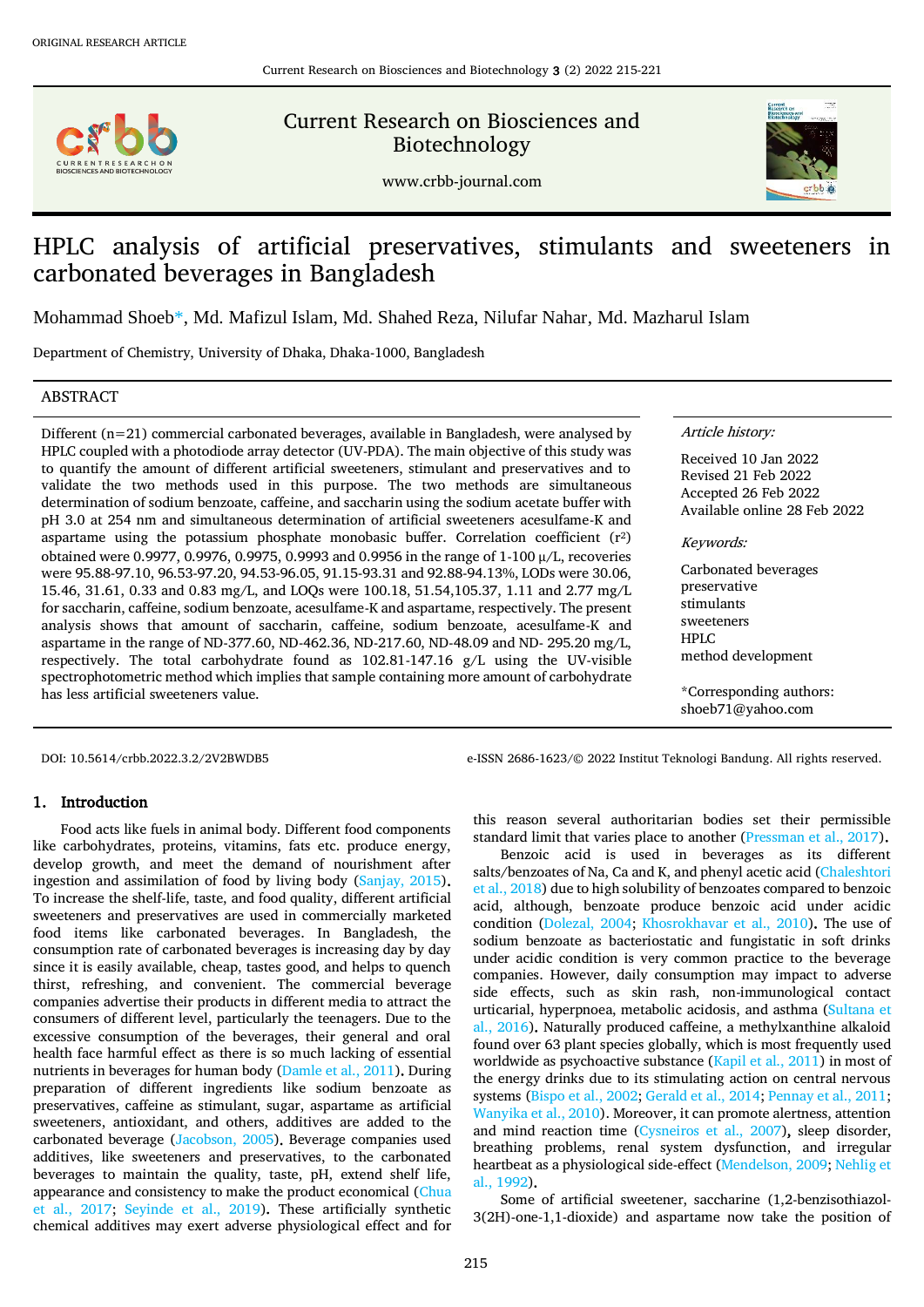natural sugar because of its obesity problems, increasing numbers of diabetic population, and health awareness of the people. Sodium or calcium salts of saccharine are used in most of the beverages due to their low-calorific value and extreme sweetening power as compared to the natural sugar. Sometimes they are mixed with another artificial sweetener like aspartame [\(Sik, 2012\)](#page-6-18). Due to the excretion of saccharine through kidney in greater portion without being metabolized in human body, remnant is hydrolysed, thus no energy is gained from it [\(Lino and Pena, 2010;](#page-6-19) O'[Donnell and](#page-6-20)  [Kearsley, 2012\)](#page-6-20).European Scientific Committee on Food (SFC) established the acceptable daily intake (ADI) of saccharine and its sodium, potassium and calcium salts that is about 0–2.5 mg/kg body weight (BW) [\(Lino and Pena, 2009\)](#page-6-21). Now the most widely used aspartame (N-L-α-aspartyl-L-phenylalanine-methyl ester) was first validated by U.S. Food and Drug Administration (FDA) in 1981 for limited use in solid food and but its authorization used in soft drinks extended in 1983 [\(FDA, 1981;](#page-6-22) [FDA, 1983\)](#page-6-23). Aspartame is used in foods and beverages worldwide as a low calorific and non-nutritive artificial sweetener which contains two amino acids, aspartic and phenylalanine and about 200 times sweeter than sucrose [\(Cantarelli](#page-6-24)  [et al., 2009](#page-6-24)[;Serdar and Knezevic, 2011\)](#page-6-25). Its consumption may damage brain, creates adverse neurological problems, such as insomnia, headache and seizure [\(Gimba et al., 2014\)](#page-6-26). Acesulfame-K (also known as E950) is also about 200 times sweeter than sucrose, have a long shelf life, easily water soluble and stable at high temperature that enables it suitable for use in baking (Zygler [et al., 2009\)](#page-6-27). It is used in many of products especially in low-calorie products, diabetic foods, and sugarless products and excreted from our body without metabolized. It is also was found safe in use from a large number of pharmacological and toxicological studies [\(Sardesai and Waldshan, 1991\)](#page-6-28).

<span id="page-1-0"></span>Table 1. Collected carbonated beverages (CB) samples and dilution factor (DF)

| Sample<br>Code   | <b>Batch</b><br>No. | Method 1<br>(DF)        | Method<br>2 (DF) | Total<br>Carbohydrate (DF) |
|------------------|---------------------|-------------------------|------------------|----------------------------|
| CB <sub>1</sub>  | 513                 | 10                      | 10               | 10                         |
| CB <sub>2</sub>  | 697                 | 2                       | 10               | 10                         |
| CB <sub>3</sub>  | 453                 | 2                       | 10               | 10                         |
| CB <sub>4</sub>  | 924                 | 10                      | 10               | 10                         |
| CB <sub>5</sub>  | 213                 | 2                       | 10               | 10                         |
| CB <sub>6</sub>  | 611                 | $\overline{2}$          | 10               | 10                         |
| CB <sub>7</sub>  | 517                 | 2                       | 10               | 10                         |
| CB <sub>8</sub>  | 457                 | $\overline{\mathbf{c}}$ | 10               | 10                         |
| CB <sub>9</sub>  | 918                 | $\overline{2}$          | 10               | 10                         |
| CB <sub>10</sub> | 812                 | $\overline{2}$          | 10               | 10                         |
| $CB_{11}$        | 367                 | $\overline{2}$          | 10               | 10                         |
| $CB_{12}$        | 895                 | 2                       | 10               | 10                         |
| $CB_{13}$        | 435                 | 2                       | 10               | 10                         |
| CB <sub>14</sub> | 685                 | 2                       | 10               | 10                         |
| $CB_{15}$        | 967                 | 2                       | 10               | 10                         |
| $CB_{16}$        | 643                 | 2                       | 10               | 10                         |
| $CB_{17}$        | 968                 | 2                       | 10               | 10                         |
| $CB_{18}$        | 210                 | 2                       | 10               | 10                         |
| CB <sub>19</sub> | 647                 | 2                       | 10               | 10                         |
| $CB_{20}$        | 357                 | 2                       | 10               | 10                         |
| $CB_{21}$        | 869                 | $\overline{2}$          | 10               | 10                         |

Chronic exposure of this sweetener produces some physiological disorder like headaches, depression, nausea, mental confusion and loss of appetite [\(Agarwal et al., 2016;](#page-5-0) [Amer et al.,](#page-6-29)  [2017\)](#page-6-29). Therefore, in this study, we developed suitable methods for the analysis of these artificial preservatives, stimulants, and sweeteners, also their quantitative determination in popular carbonated beverages which are commercially available in Bangladesh. Artificial sweeteners that are used as sugar substituent in beverages and preservatives are also used to inhibit microbial growth in the beverages. As both of them are causing different health hazards in excessive consumption in human body, they were targeted to quantify the present status of both artificial sweeteners and preservatives used in the commercial carbonated beverages available in Bangladesh. High performance liquid chromatography (HPLC) coupled with UV-PDA detector is frequently used globally for the analysis of artificial sweeteners, stimulants and preservatives due to its high sensitivity and high accuracy. Due to the different nature and UV-Visible absorbance of the sweeteners, stimulants, and preservatives, they can be determined individually by using HPLC-PDA [\(Divis et al., 2020\)](#page-6-30).

# 2. Materials and methods

## 2.1. Sample collection

Twenty-one different batches of commercial carbonated beverages (CB) samples [\(Table 1\)](#page-1-0) were collected from different markets of Dhaka city during seventh months. All the collected samples were stored at 5°C in a refrigerator until analysis.

#### 2.2. Chemicals and reagents

The chemicals and reagents used in this analysis purposes were anhydrous sodium acetate, HPLC grade methanol, glacial acetic acid, isopropyl alcohol, potassium phosphate monobasic, 85% Phosphoric acid, extra pure D-(+)-glucose (Sigma-Aldrich), acetonitrile (E. Merck Germany), deionized water, analytical standard compounds of saccharin, caffeine and sodium benzoate, acesulfame-K, aspartame (Sigma Aldrich), sulfuric acid (98%, w/w, BDH, U.K.), phenol (Merck, Mumbai, India).

#### 2.3. Instruments

The instruments used to analyse the samples were analytical balance (FR-200, NDO-450ND, Japan), oven &furnace (GSM 11/8 Hope valley, S336RB, England), high performance liquid chromatography (Model RF-20, Prominence, Shimadzu), pH meter (Hanna HI 2211), deionized water used for HPLC was obtained from a Mill-Q System (Millipore, Denmark and Mildford, MA, USA), double beam UV spectrophotometer (Model: UV-1800, Shimadzu), Sartorius vacuum pump device (pre-cut membrane with 0.45 µm pore size), Ultra sound vibration Sonicator (Miyako Chopper, Japan) and vortex machine (Model: KEBO Lab REAX-2000).

#### 2.4. Sample preparation for analysis by HPLC

Volumetric flasks (100 mL) and round bottom flasks (250 mL) were cleaned thoroughly with clean water followed by acetone. The samples were filtered with HPLC grade filter paper and degassed by ultra sound sonicator for 30 min. The samples were then diluted by a factor according to [Table 1.](#page-1-0) The solutions were homogeneously mixed by using vortex machine and shaking was carried out for two minuntes. Then, prepared samples were injected into injector loop of HPLC one by one. Operating conditions for both the methods were shown in [Table 2.](#page-1-1) 

<span id="page-1-1"></span>Table 2. Operating condition of HPLC

| Parameter                                   | Method 1                                                          | Method 2                                                  |  |  |
|---------------------------------------------|-------------------------------------------------------------------|-----------------------------------------------------------|--|--|
| Detector<br>Wavelength                      | Sodium benzoate,<br>Caffeine and<br>Saccharine at 254 nm          | Aspartame at 193 nm<br>and Acesulfame-K at<br>$226$ nm    |  |  |
| Column                                      | Luna C18, 5µm, 250 x<br>4.60 mm, $100 \text{ Å}$                  | Luna C18, 5µm, 250 x<br>4.60 mm, $100 \text{ Å}$          |  |  |
| Flow Rate                                   | $1.5$ mL/min                                                      | $1$ mL/min                                                |  |  |
| Gradient                                    | <b>Isocratic</b>                                                  | <b>Isocratic</b>                                          |  |  |
| Mobile Phase                                | Acetic acid/ isopropyl<br>alcohol/water<br>$(12/2/86%)$ $(v/v/v)$ | Potassium phosphate<br>monobasic/acetonitrile<br>(85/15%) |  |  |
| Oven Temperature<br><b>Injection Volume</b> | Ambient<br>$20 \mu L$                                             | Ambient<br>$20 \mu L$                                     |  |  |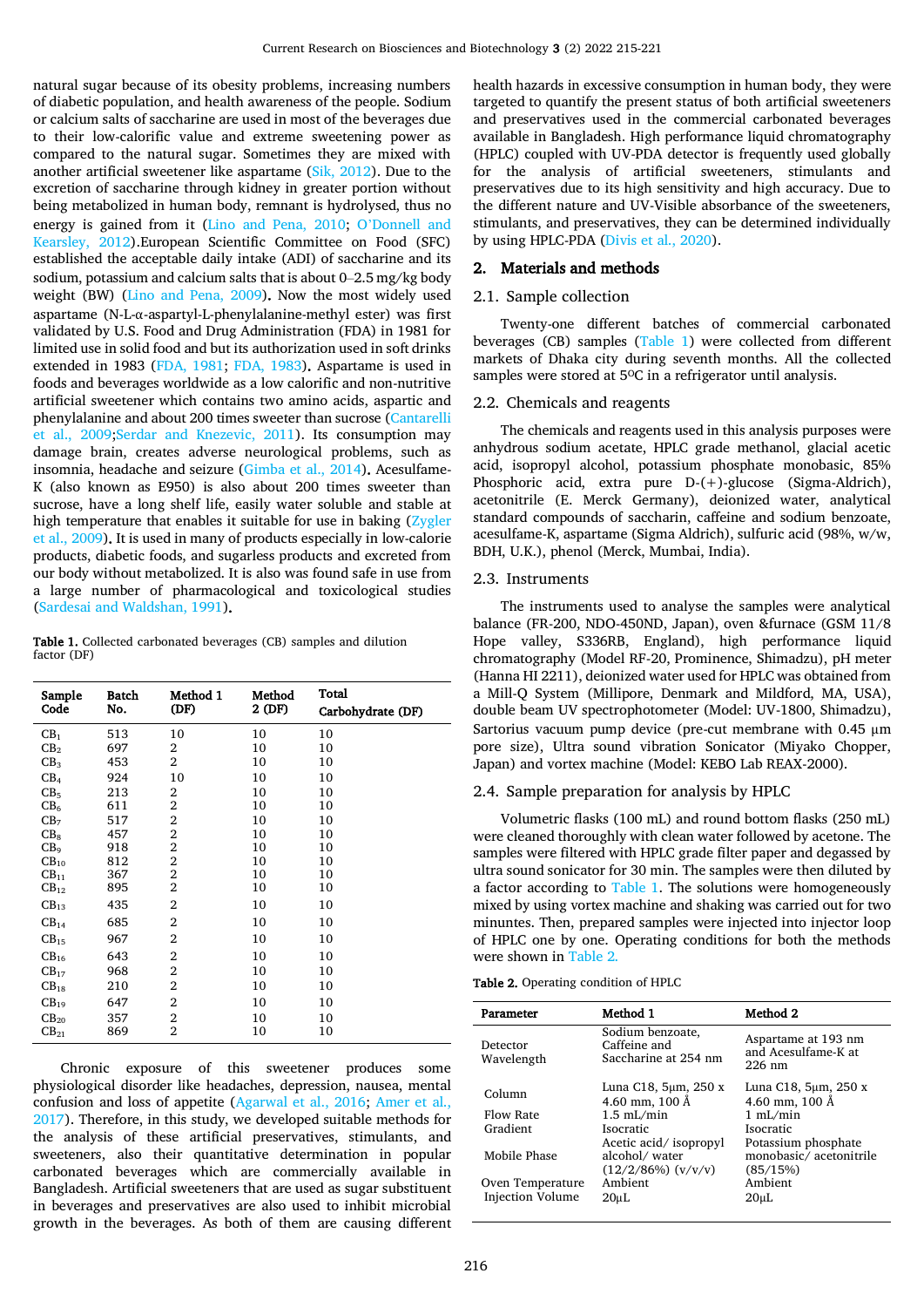## 2.5. Sample preparation for total carbohydrate determination

Exactly 3.0 mL of the sample and 50.0 µL of 80% aqueous phenol were mixed with 98% sulfuric acid until reddish-brown colour was developed and the solution was transferred in a 25 mL volumetric flask. The volume was adjusted with concentrated sulfuric acid (98%) and the absorbance of the solution was determined by UV-Vis Spectrophotometer.

## 2.6. Preparation of standard solutions

Standard solutions of 20000, 20000, 10000, 500 and 500 mg/L of saccharin, sodium benzoate, caffeine, acesulfame-K, and aspartame were prepared by weighing 0.2 g, 0.2 g, 0.1g, 0.005 g and 0.005 g of each standard respectively in five different 10.0 mL volumetric flasks and made up to the mark with deionized water. All these were primary standard solutions from which necessary working standard solution were prepared and calibration curve of each standard solution were made  $(Fig. 1)$  $(Fig. 1)$ . For total carbohydrate determination, analytical grade glucose (300g) was taken in a 1.0 L volumetric flask, following the addition of 50.0 mL 80% aqueous phenol and 30 mL of concentrated sulfuric acid (98%) which converted the glucose into furfural complex with the addition of phenol. A reddish-brown colour was formed. It was made up to the mark by 98% sulfuric acid for the preparation of 100 g/L solution from which working standard solutions were prepared. The absorbance of these solutions were measured by a double beam UV-Visible spectrophotometer at 482 nm to draw a calibration curve [\(Fig.](#page-2-0) 1).



<span id="page-2-0"></span>Fig. 1. Calibration curve followed by method-1 (a, b, c) and method-2 (d, e) and standard glucose solution (f)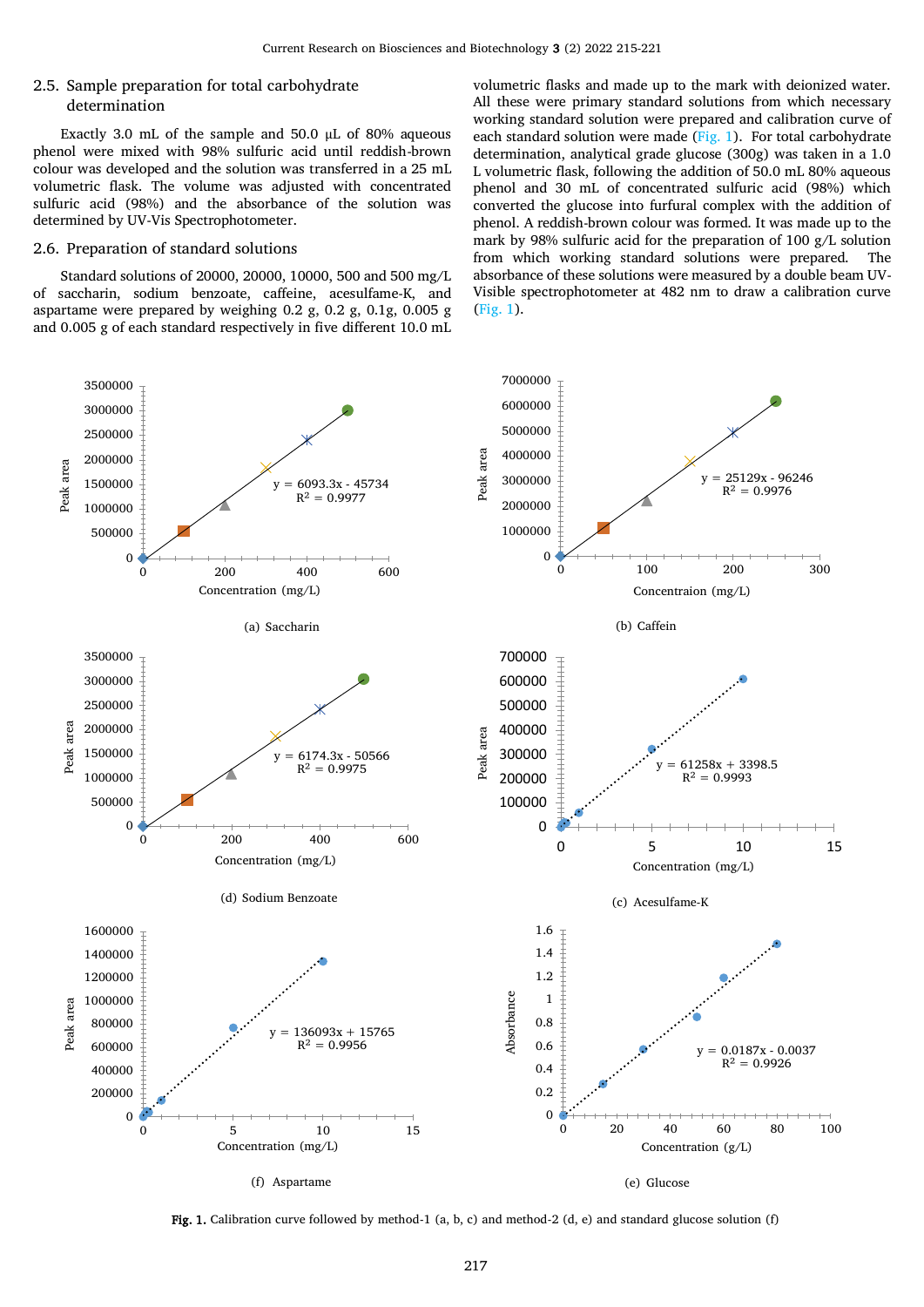# 2.7. Limit of detection (LOD), limit of quantification (LOQ) and recovery experiment

To determine the limit of detection (LOD), working standard solutions were serially diluted to get desired concentration and injected one by one giving interval of solvent blank until the peak heights of the standards were same to the noise level. LOD was calculated by taking peak height three times of noise level (S/N ratio: 3:1). For limit of Quantification (LOQ), the peak height of each compound was considered about nine times higher than the baseline noise (S/N ratio, 9:1). Replicates of each sample were processed followed by respective procedure to determine the matrix effect under analysis method. Reagent blank was carried out by the procedure using only solvent and reagents (in the absence of sample) to make the analysis realistic. In both cases, no peak was observed at the retention time of standard. Recovery experiments for each standard in respective matrix individually were carried out. Known number of standard compounds were added drop by drop over to the controlled samples and allowed the sample to stand for 30 min to be absorbed into the samples. Then the samples were extracted and processed following same procedure. The recovery of each analyte was calculated by using the formula as follows:

 Area Sample × Conc Std 100 Recovery (%) = <sup>×</sup> Area Std <sup>×</sup> Conc Matrix Known amount of Std

#### 2.8. Identification and Quantification by HPLC

The reference standard solutions were injected into the instrument HPLC using PDA detector and under the same conditions where processed carbonated beverages samples were also injected. By comparing the retention time of the different peaks of the sample with standard compounds, residues present in the samples were identified. Amount of unknown analyte in the respective samples were found out using the following formula.

| Amount of unknown sample =                                | $PeakArea_{\text{Sample}} \times \text{Conc.}_{\text{Sdd}}$ |
|-----------------------------------------------------------|-------------------------------------------------------------|
| PeakArea_{\text{Sdd}} \times \text{Conc.}_{\text{Matrix}} |                                                             |

The data obtained by calculation for the identification and quantification of saccharine, caffeine, sodium benzoate, acesulfame-K, and aspartame is recorded in [Table 4.](#page-5-1)



<span id="page-3-0"></span>Fig. 2. Chromatogram of (a) sodium benzoate, caffeine and saccharine at 30.38, 8.72 and 3.72 min, respectively in CB<sub>2</sub> (b) acesulfame-K at 5.09 min in  $CB<sub>6</sub>$  (c) aspartame at 17.64 min in CB<sub>13</sub> and (d) aspartame at 17.64 min in CB<sub>14</sub>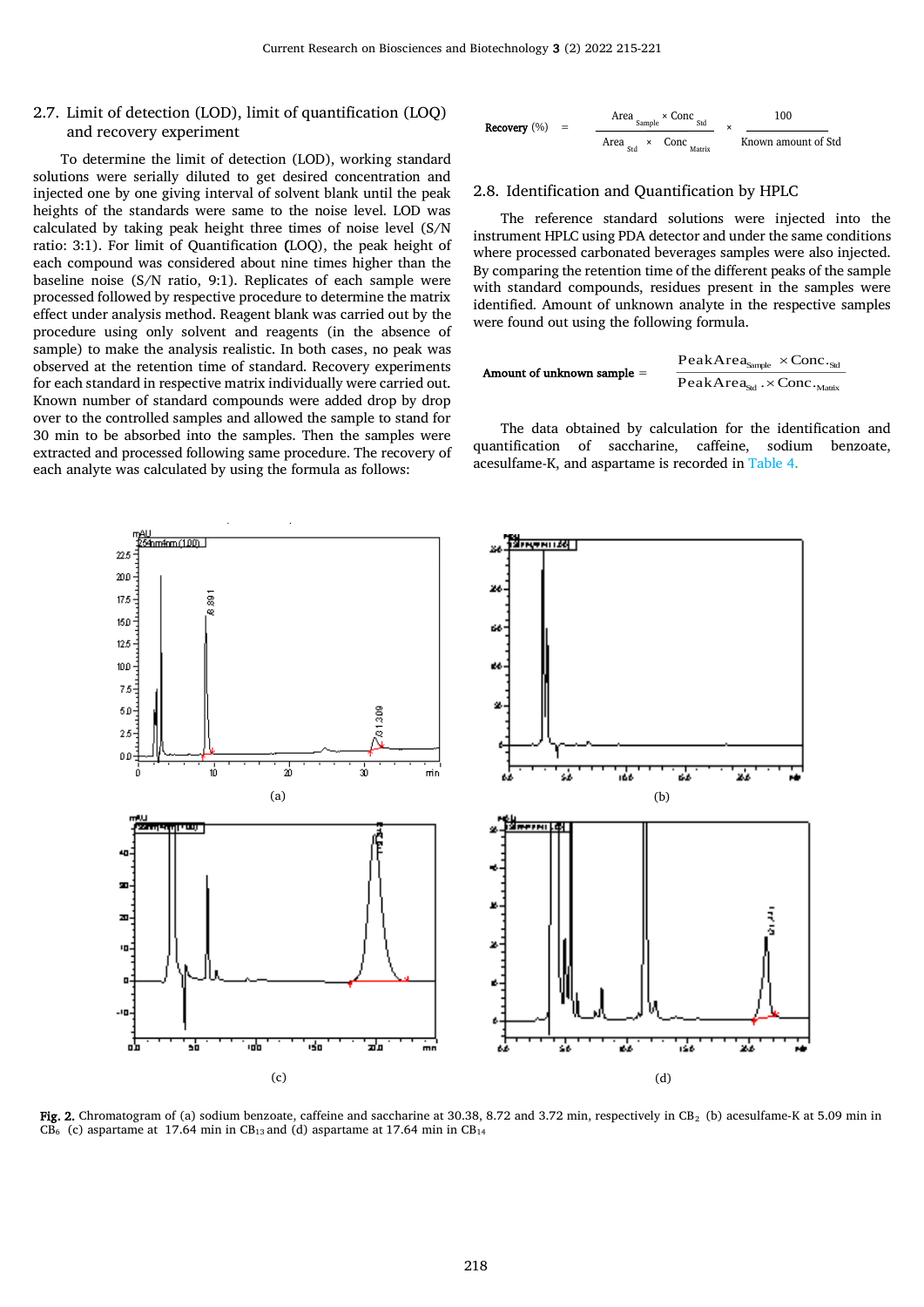

Fig. 3. Comparison between total carbohydrate and total sweetener

#### <span id="page-4-0"></span>3. Results and discussion

Two HPLC methods with photodiode array detection have been developed for the quantitative determination of saccharin, caffeine, sodium benzoate, acesulfame-K, and aspartame in 21 different commercial carbonated beverages (CB) available in Bangladesh. These methods provided stable retention time and validated in terms of sensitivity, linearity ranges reproducibility, analytical recoveries and robustness. Some chromatograms of samples are shown i[n Fig. 2.](#page-3-0)

From this study we obtained the amount of sodium benzoate content was in the ranges of ND-217.60 mg/L, bythe highest amount of sodium benzoate was observed in CB<sup>4</sup> drinks (217.60 mg/L) and the lowest amount that is not detectable was CB7, CB<sup>9</sup> and CB11. All the drinks are in the safe level of consumption in the context of sodium benzoate according the FAO/WHO Expert Committee on Food Additives (JECFA) which the limit of acceptable level is 300 mg/L [\(Vivek et al., 2015\)](#page-6-31). Khosrokhavar R et al. reported that sodium benzoate in different carbonated beverages was in the range of 3.90 to 164 mg/L [\(Khosrokhavar et al., 2010\)](#page-6-8), whereas Lakshmi Narayanan Venu reported that sodium benzoate in CB<sub>5</sub> and CB<sub>12</sub> as 172.35 and 396.44 mg/L, respectively (Venu, [2019\)](#page-6-32). However, in our studies it was found as 139.05 and 139.64 mg/L, respectively.

Caffeine, another additive used in most of the analysed samples as stimulant was found in the ranges of ND-426.36 mg/L. The maximum limit of caffeine in soft drinks is 200 mg/L set by the US food and Drug Administration [\(FDA, 1983\)](#page-6-23). Only  $CB_{21}$  contained excess amount of caffeine (462.36 mg/L) among the analysed drinks. Other samples that contain more than 150 mg/L of caffeine are CB4 and CB8. On the other hand, caffeine was not in detectable ranges of CB<sub>1</sub>, CB<sub>3</sub>, CB<sub>5</sub>, CB<sub>12</sub>, CB<sub>13</sub>, CB<sub>14</sub>, CB<sub>16</sub>, CB<sub>17</sub>, CB<sub>18</sub> and CB<sub>19</sub> drinks. Shatha Hammad et al. found the caffeine content in  $CB_{21}$ , CB20, CB<sup>2</sup> and CB10as 101.50, 141.30, 124.10, 162.40 and 314.20 mg/L, respectively [\(Hammad et al., 2015\)](#page-6-33). These values are very close to our study in most case [\(Table 4\)](#page-5-1). Mei Musa Ali et al. reported that CB<sub>21</sub> and CB<sub>9</sub> contained caffeine as 102.8 and 106.2 mg/L, respectively [\(Ali et al., 2012\)](#page-6-34), yet it was as 462.36 and 111.99 mg/L, respectively in our study. Thus, the caffeine content in commercial carbonated beverages varies globally according to the types of the brand. Khalid A et al. calculate the amount of caffeine in different beverages as 61.72-210.85 mg/L [\(Khalid et al.,](#page-6-35)  [2016\)](#page-6-35). From the [Table 4,](#page-5-1) it is clear that about 50 percent of the sample is in between this range and remaining 50 percent is in below detection limit.

Artificial sweeteners such as saccharine, acesulfame-K, and aspartame are found in the ranges of ND-377.60, ND-48.09, and ND-295.20 mg/L, respectively. The Codex GSFA (General Standard for Food Additives) limits the permissible level of saccharine as artificial sweetener in carbonated beverages as 300 mg/L which is adopted in 2008. About 77 percent of the total analysed sample has saccharine content below the detection level [\(Table 4\)](#page-5-1). Saccharine present in excess level in CB<sub>4</sub> (315.10 mg/L), CB<sub>13</sub> (335.08 mg/L), CB<sub>15</sub> (377.60 mg/L) and CB<sub>20</sub> (341.99 mg/L) are not very high compared to the standard values. The maximum tolerable limit of acesulfame-K and aspartame are in the level of 600 and 750 mg/L, respectively, set by the Codex Alimentarius Commission. About 81 percent of the analysed samples are in below detection limit for acesulfame-K, whereas about 19 percent samples contain it but they are also in the below of standard value. On the other hand, aspartame present in about 62 percent sample but they are also in the below of standard level. Thus, all the samples are in the below of maximum limit of set by authority in the context of acesulfame-K and aspartame contains. This is because of their high sweetening power compare to natural sugar or sucrose. Mircea Oroian reported that acesulfame K, aspartame and saccharine occurrence in carbonated beverages as mean value 28.87, 509.91 and 9.72 mg/L, respectively, and the ranges are 0-268.51, 41.94-881.98, and 0- 83.75 mg/L, respectively, from the Romanian market [\(Oroian et al.,](#page-6-36)  [2013\)](#page-6-36). In many of the analysed samples, the results showed nondetectable (ND) which indicate that either the targeted substances were not used in the beverages or it might be below the sensitivity level of HPLC detector due to the presence of very minute level.

From the analysis, it is shown that all samples contained total carbohydrate greater than 100 g/L of the drinks. The recoveries were found to be 95.88-97.10, 96.53-97.20,94.53-96.05, 91.15- 93.31 and 92.88-94.13% for saccharine, caffeine, sodium benzoate, acesulfame-K and aspartame in carbonated beverages, respectively which were in the range 80-120% and acceptable for carbonated beverages samples according to standard methodology.

To elucidate the sensitivity of experimental methods, LODs and LOQs were determined. LODs (S/N ratio, 3:1) were found to be 30.06, 15.46, 31.61, 0.33, and 0.83 mg/L for saccharine, caffeine, sodium benzoate, acesulfame-K and aspartame, respectively, whereas LOQs were 100.18, 51.54,105.37, 1.11, and 2.77 mg/L of saccharine, caffeine, sodium benzoate, acesulfame-K, and aspartame, respectively. A comparison was made between total artificial sweeteners and total carbohydrate in [Fig.](#page-4-0) 3 which indicates that those samples contained larger amount of total carbohydrate they contained lower amount of total sweetener. Photodiode array detector can choose the most suitable wavelength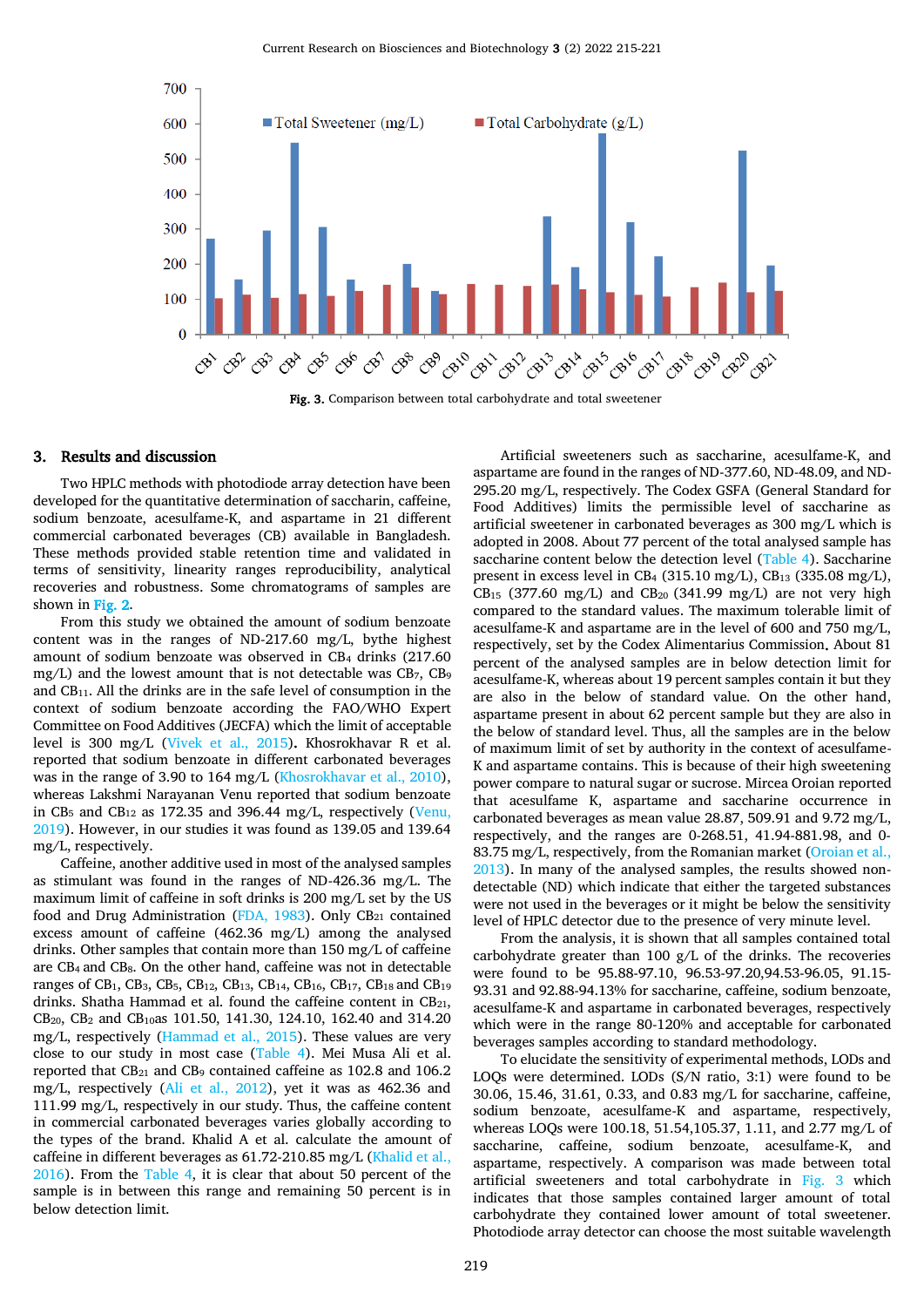of analytes and HPLC-PDA is one of the best chromatographic techniques for the systematic analysis of analytes like artificial sweeteners, stimulants, and preservatives in different samples, such as beverages due to its sensitivity and higher separation efficiency and easy quantification.

| Method   | <b>Standards</b>   | Spiked level<br>(mg/L) | Concentration<br>found (mg/L) | Recovery<br>(% )        | Relative standard<br>deviation (RSD) (%) | <b>LOD</b><br>(mg/L) | <b>LOQ</b><br>(mg/L) |
|----------|--------------------|------------------------|-------------------------------|-------------------------|------------------------------------------|----------------------|----------------------|
| Method 1 | Sodium<br>Benzoate | 100<br>200             | 96.05<br>189.06               | 96.05<br>94.53          | 0.65                                     | 31.61                | 105.37               |
|          |                    | 300                    | 285.51                        | 95.17                   |                                          |                      |                      |
|          | Caffeine           | 50<br>100              | 48.60<br>96.81                | 97.20<br>96.81          | 0.28                                     | 15.46                | 51.54                |
|          |                    | 150                    | 144.45                        | 96.53                   |                                          |                      |                      |
|          | Saccharine         | 100<br>200             | 96.70<br>194.20               | 96.70<br>97.10          | 0.53                                     | 30.06                | 100.18               |
|          |                    | 300                    | 287.64                        | 95.88                   |                                          |                      |                      |
| Method 2 | Acesulfame-K       | 5<br>10                | 0.91<br>4.67<br>9.29          | 91.15<br>93.31<br>92.93 | 1.02                                     | 0.33                 | 1.11                 |
|          | Aspartame          | 5<br>10                | 0.94<br>4.64<br>9.41          | 93.53<br>92.88<br>94.13 | 0.55                                     | 0.83                 | 2.77                 |

<span id="page-5-1"></span>Table 4. Identification and quantification of sodium benzoate, caffeine, saccharine, acesulfame-K and aspartame in carbonated beverages samples

| Sample Code      | Sodium<br>Benzoate (mg/L) | Caffeine<br>(mg/L) | Saccharine<br>(mg/L)     | Acesulfame-K<br>(mg/L) | Aspartame(<br>mg/L | Total<br>Carbohydrate (g/L) |
|------------------|---------------------------|--------------------|--------------------------|------------------------|--------------------|-----------------------------|
| CB <sub>1</sub>  | 168.50                    |                    |                          |                        | 271.63             | 102.81                      |
| CB <sub>2</sub>  | 176.30                    | 32.30              |                          |                        | 156.35             | 113.20                      |
| CB <sub>3</sub>  | 80.03                     |                    |                          |                        | 295.20             | 104.12                      |
| CB <sub>4</sub>  | 217.60                    | 180.30             | 315.10                   |                        | 231.42             | 114.66                      |
| CB <sub>5</sub>  | 139.05                    |                    |                          | 26.43                  | 278.55             | 109.53                      |
| CB <sub>6</sub>  | 148.57                    | 123.83             |                          |                        | 156.01             | 123.31                      |
| CB <sub>7</sub>  |                           | 83.88              |                          |                        |                    | 141.23                      |
| CB <sub>8</sub>  | 182.69                    | 163.14             | 200.14                   |                        |                    | 133.34                      |
| CB <sub>9</sub>  |                           | 111.99             |                          |                        | 123.27             | 114.72                      |
| $CB_{10}$        | 144.42                    | 128.18             |                          |                        |                    | 143.12                      |
| $CB_{11}$        | $\overline{\phantom{0}}$  | 12.37              |                          |                        |                    | 141.20                      |
| $CB_{12}$        | 139.65                    |                    |                          |                        |                    | 138.25                      |
| $CB_{13}$        | 199.05                    |                    | 335.08                   |                        |                    | 141.31                      |
| CB <sub>14</sub> | 141.66                    |                    |                          | 30.23                  | 161.40             | 128.13                      |
| $CB_{15}$        | 139.61                    | 97.19              | 377.60                   |                        | 195.53             | 119.73                      |
| CB <sub>16</sub> | 125.72                    |                    |                          | 48.09                  | 271.30             | 112.55                      |
| $CB_{17}$        | 168.67                    |                    |                          | 38.76                  | 183.68             | 108.12                      |
| $CB_{18}$        | 180.60                    |                    |                          |                        |                    | 134.34                      |
| CB <sub>19</sub> | 214.39                    |                    |                          |                        |                    | 147.16                      |
| $CB_{20}$        | 204.35                    | 143.00             | 341.99                   |                        | 183.32             | 119.32                      |
| $CB_{21}$        | $\overline{\phantom{0}}$  | 462.36             | $\overline{\phantom{0}}$ |                        | 195.43             | 123.92                      |

Note: "-" Mark indicates amounts are not detectable (ND) level

## 4. Conclusions

From this study it is obvious that the methods are suitable, simple, precise, sensitive, and accurate, and allowed for obtaining good results at proficiency test for the simultaneous determination of sodium benzoate, caffeine, saccharine, acesulfame-K, and aspartame using HPLC coupled with photodiode array detector. The mean recoveries were in the range of 80-120% according to standard methodology. All the carbonated beverages analysed by this study might be in the safe level of consumption in the context of sodium benzoate, caffeine, acesulfame-K, and aspartame, except  $CB<sub>21</sub>$  which can contain caffeine in excess level (462.36 mg/L). Saccharine presents in little bit excess level in CB4, CB13, CB15 and CB20 drinks. Another observation is that those samples that contain more amount of total carbohydrate were containing lower amount of total sweetener. Since the average consumption of carbonated beverages increases in Bangladesh, continuous monitoring is required to maintain the standard of food safety by proper regulatory agency.

## Acknowledgements

The authors are grateful to International Science Program (ISP), University, Uppsala, Sweden and Higher Education Quality Enhancement Project (HEQEP), University Grants Commission of Bangladesh for financial supports.

## Conflicts of interest

The authors declare that there are no conflicts of interest regarding the publication of this paper.

## References

<span id="page-5-0"></span>Agarwal A, Gutch M, Kumar S, Mohd SR, Kumar GA, Kumar KG. 2016. Nonnutritive sweeteners: Pros and cons. Chrismed J Health Res 3(1): 4-9